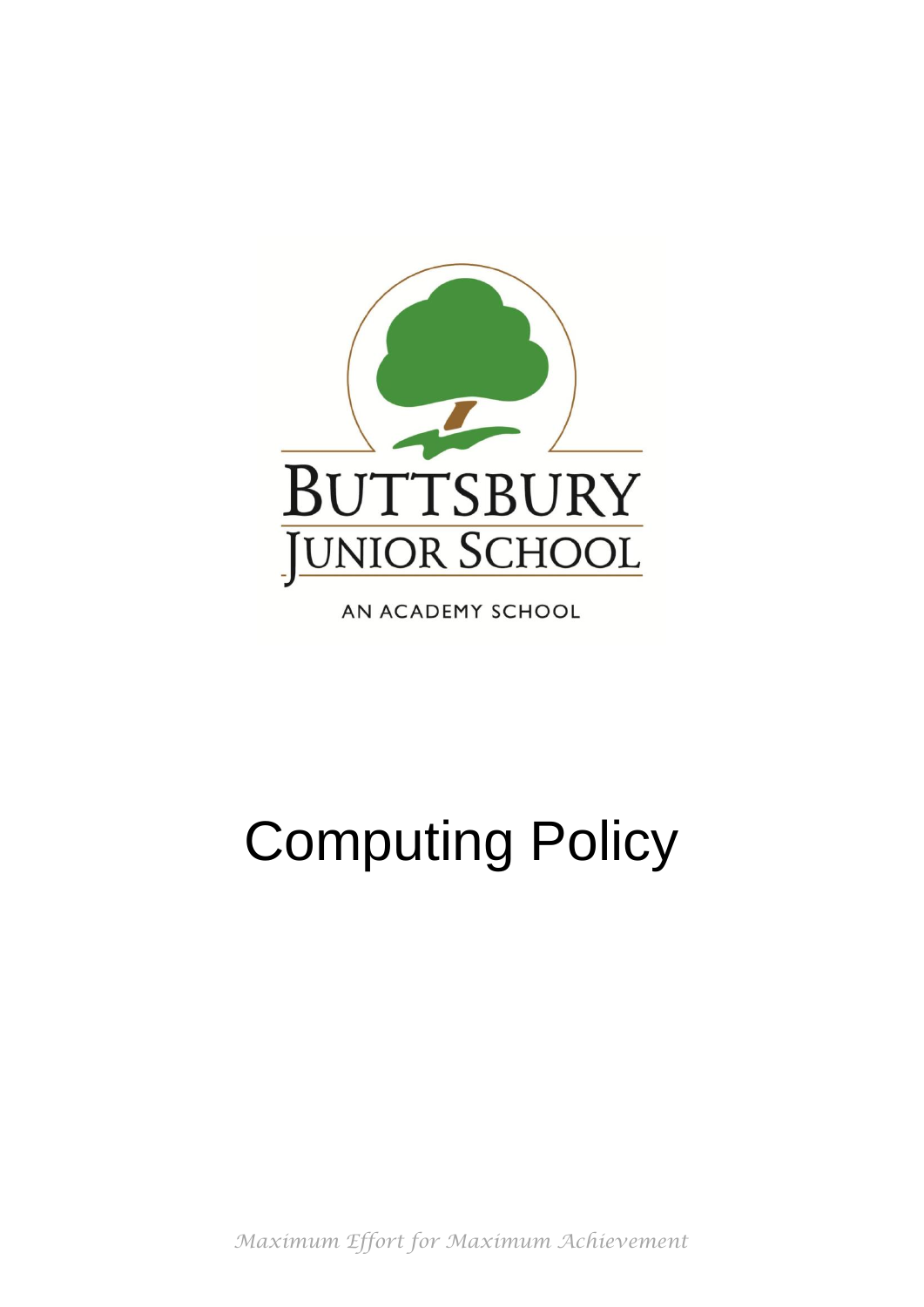

# **Introduction**

 This policy document sets out the school's aims, principles and strategies for the delivery of Computing for learning and teaching and management purposes. It will form the basis for the development of computing in the school over the next three years.

#### **What do we understand by the term Computing?**

As well as being an important curriculum requirement and tool for the enrichment of teaching and learning, the ability to use technology effectively is a vital life skill in modern society.

We interpret the term 'Computing ' to include the use of computers, tablets, cameras to acquire, organise, store, manipulate, interpret, communicate and present information. Computing is also seen by the school as an important communication aid towards effective management within the school.

#### **The school's aims**

Our aim is to develop staff and children who are confident, responsible and effective users of IT both within Computing lessons and across the curriculum. Through the use and teaching of computing the school aims to:

- Meet National Curriculum requirements in Computing through the development and implementation of a relevant, challenging and enjoyable curriculum.
- Use Computing as a tool to enhance learning throughout the curriculum.
- Ensure all children to gain confidence in, and enjoyment from, the use of IT equipment.
- Develop specific computing skills in order to become autonomous users of IT.
- Develop children's skills in using hardware and software independently and effectively.
- Help children appreciate the relevance of IT in our society, and be aware of its advantages and limitations.
- Give children the knowledge and confidence to use the Internet responsibily and safely.
- To ensure all children to reach the highest possible standards of achievement
- To develop children's literacy and numeracy skills as appropriate
- To respond to new developments in technology
- To develop partnerships beyond the school
- Celebrate success in the use of Computing.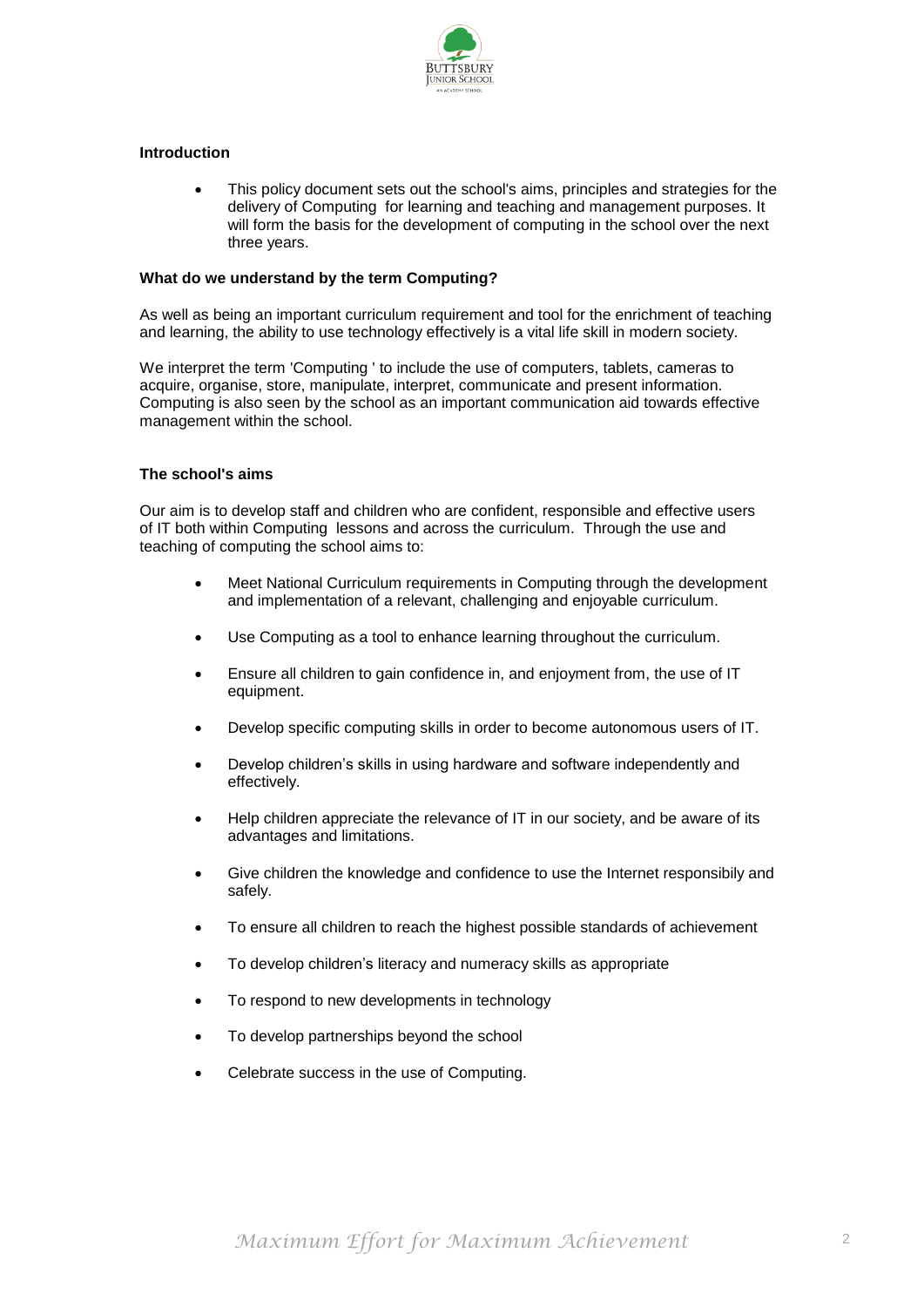

*The school also aims to maximise the benefits available through IT for management purposes.*

# **The school's curriculum organisation**

As the aims of Computing are to equip children with the skills necessary to use technology to become independent learners, the teaching style that we adopt is as practical as possible. While at times we do give children direct instruction on how to use hardware or software, the main emphasis of our teaching in computing is for individuals or groups of children to use computers to help them in whatever they are trying to study.Therefore, we aim to incorporate Computing in the planning of each scheme of work.

- All children receive at least one Computing focused lesson per week
- Computing is also taught across the curriculum.

The Computing Subject Leader monitors the school schemes of work to ensure that where appropriate the children are staying safe and healthy. At the start of every term the teachers will deliver lessons on e-safety to help the children keep themselves safe at school and in other environments, e.g. staying safe when working on the Internet. In addition, opportunities for outside agencies to talk to the children about e-safety are arranged (e.g. Police Officers).

The Computing Subject Leader consults with staff to ensure that the Programme of Study for Computing is comprehensively taught with opportunities for children to reinforce their learning and further extend this learning through challenges which demonstrate mastery via greater depth thinking.The Subject Leader or members of the Senior Leadership Team will also monitor the teaching of computing on an ongoing basis.

### **Roles and responsibilities**

The roles and responsibilities with regard to Computing within the school should be read in conjunction with the School's GDPR Policy and are as follows:

The head teacher carries out the following responsibilities:

- Data Protection and compliance with other legal requirements under GDPR.
- Ensuring staff access to IT equipment
- Health and safety policy and practice
- Ensuring the effective use of IT for management and administrative purposes

The following responsibilities are carried out by the Computing co-ordinator:

- Reviewing the Computing policy
- Identifying what IT support is needed by individual staff and providing/organising CPD as appropriate.
- Liaison with feeder schools and or receiving schools
- Overseeing equipment maintenance
- Ensure Computing progression
- Ensuring continuity between year groups
- Curriculum development

Everybody carries out the following responsibilities:

- Assessment of children
- Ensuring the consistent implementation of the Computing policy
- Ensuring that children use IT appropriately across the Curriculum and are safe when using the equipment .
- Meeting statutory requirements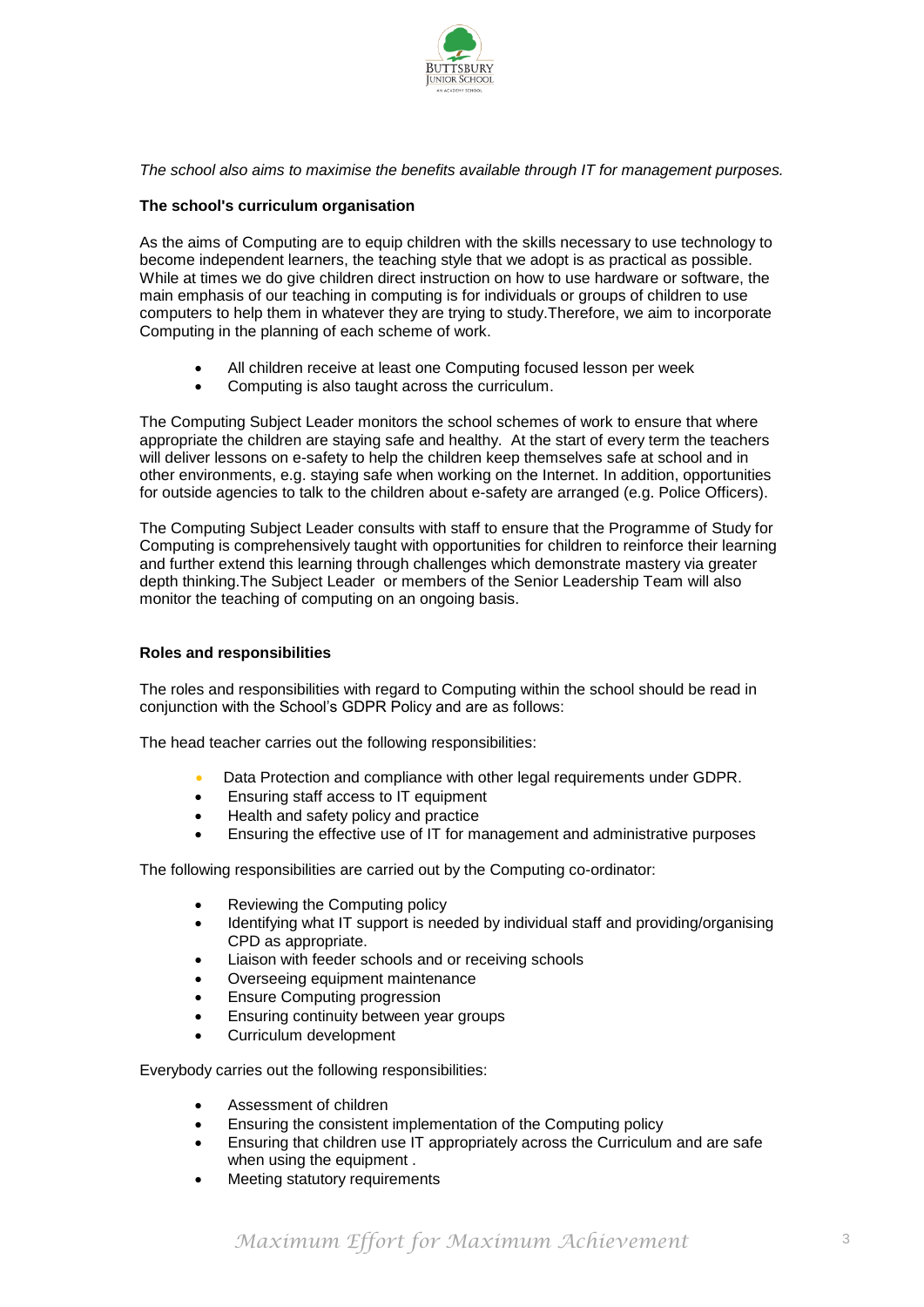

# **Learning and Teaching styles**

Staff are expected to employ a range of strategies and to use their professional judgement to decide on the most appropriate.

These will include:

- using the computer/visualier to demonstrate to a group of children or the whole class.
- leading a group or class discussion about the benefits and limitations of IT.
- individual or paired work which might include the use of worksheets and help cards.
- collaborative writing and design work in groups.
- where one pupil is used to demonstrate or teach a skill to others, the teacher will ensure that this is of benefit to all those involved.
- groups that are selected to ensure that all children are equally active and involved in the task, and that all have equal access to the IT equipment.
- activities using IT equipment are planned in order to allow different levels of achievement by children or to incorporate possibilities for extension work.
- teacher intervention, where appropriate, to reinforce an idea or teach a new point.

## **Access to ICT**

Our IT equipment is deployed in the following way:

- Each class teacher has access to a laptop, which is networked
- Networked computers in the computer suite.
- Class sets of IPads and laptop.
- Colour printer facilities are available in the computer suite., the Year 4 and Year 5 areas.
- Each classroom has its own visualiser, CleverTouch board and camera.
- Control and data logging equipment is available in and stored in the appropriate Year Groups.

#### In addition

 Children are able to access our IT facilties as part of the CAT Club which takes place after school; interventions such as touch-typing; homework club and Computing club which takes place at lunch time.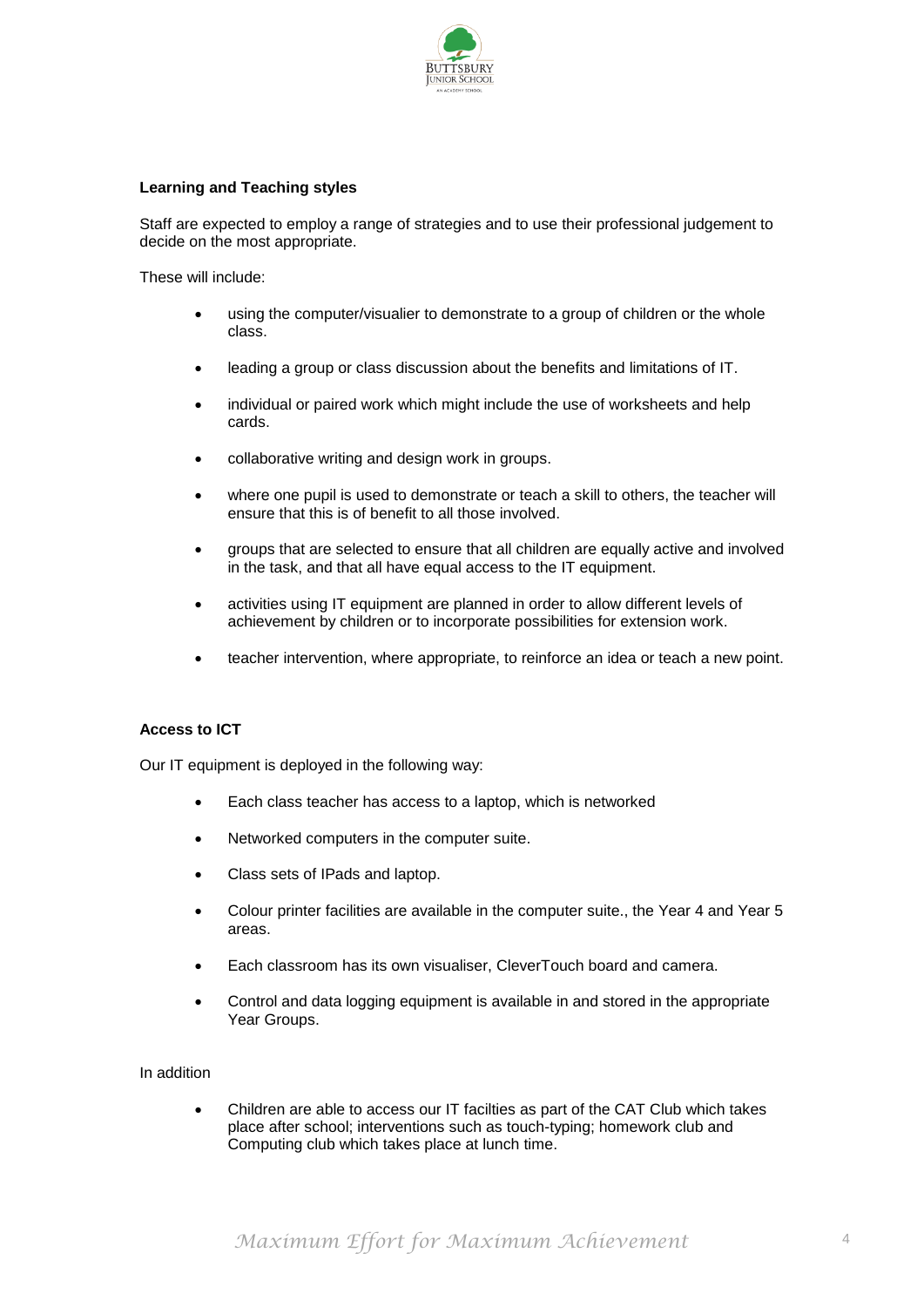

 For management and administrative purposes IT equipment and software is available and is located in the offices.

## **Online Access**

- The school encourages use by children of the rich information resources available on the Internet, together with the development of appropriate skills to analyse and evaluate such resources. These skills will be fundamental in the society our children are entering.
- The school expects that all staff will investigate the possibilities of using such information where appropriate within the curriculum and that staff will provide guidance and instruction to all children in the appropriate use of such resources. Staff must ensure that all information published on Intranets/ Internet does not contain information that is likely to compromise a pupil or member of staff.
- All members of staff need to be aware of the possible misuses of on-line access and their responsibilities towards children. The school will use firewalled services to try to ensure that undesirable material is unavailable to children.
- The school uses the CEOP guidelines for Internet use by children. All staff are responsible for explaining the rules and their implications. However, independent pupil use of telecommunications and electronic information resources is not advised and will only be permitted upon submission of permission and agreement forms by parents of children and by children themselves. To that end the school supports and respects each family's right to decide whether or not to apply for independent access.
- The school complies with all appropriate legislative requirements such as those contained in the Data Protection and Computer Resources Acts.

#### **Use of digital and video images**

The development of digital imaging technologies has created significant benefits to learning, allowing staff and childen instant use of images that they have recorded themselves or downloaded from the internet. However, staff, carers and children need to be aware of the risks associated with publishing digital images on the internet. Such images may provide avenues for cyberbullying to take place. Digital images may remain available on the internet forever and may cause harm or embarrassment to individuals in the short or longer term. The school will inform and educate users about these risks and will implement policies to reduce the likelihood of the potential for harm:

- When using digital images, staff should inform and educate children about the risks associated with the taking, use, sharing, publication and distribution of images. In particular they should recognise the risks attached to publishing their own images on the internet eg on social networking sites.
- The recording and distribution of videos or digital images of children at school events should strictly comply with the school GDPR policy quidelines.
- Staff are allowed to take digital or video images to support educational aims, but must follow school GDPR policies concerning the sharing, distribution and publication of those images. Those images should only be taken on school equipment and deleted once they are of no more use.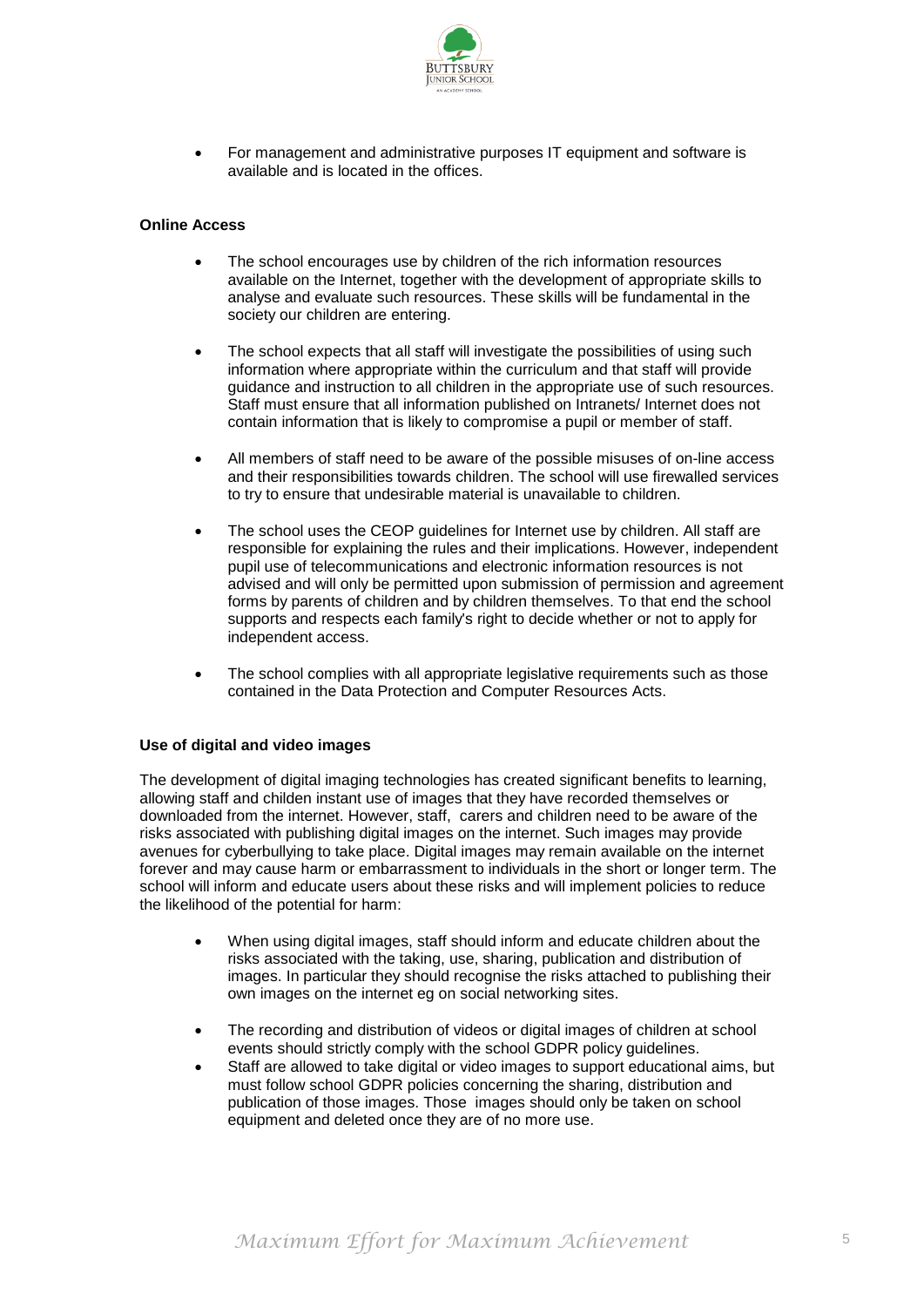

 Photographs published on the website, or elsewhere that include children will be selected carefully and will comply with the school GDPR policy on the use of such images.

# **Equal opportunities**

- All should have equal access to IT in order to develop their personal IT capability.
- When children are working in groups, we endeavour to ensure that their hands-on experience is equitable.
- The SENCO and Computing co-ordinator jointly advise teachers on the IT support that can be provided to individual children with particular educational needs.
- Where appropriate an external specialist is used to assess a pupil's specific need.
- Where appropriate resources are provided to support a pupil with a specific need.

#### **Recording, assessment and reporting**

- Our school practice for Computing reflects the school's policy on recording, assessment and reporting.
- Children are assessed in Computing as:
	- Having met National Curriculum expectations for their year group o Working within Age-Realated Expectations (EXS)

Not meeting National Curriculum expectations for their year group

- o Working Towards Age-Related Expectations (WTS)
- o Growing Development (PKG)

Exceeding National Curriculum expectations for their year group o Working at Greater Depth (GDS)

# **Managing resources**

The budget for Computing resources is determined:

- annually
- through long term budgetary arrangements to meet new and emerging concerns

and the purchase and deployment of hardware is determined

through discussion with staff